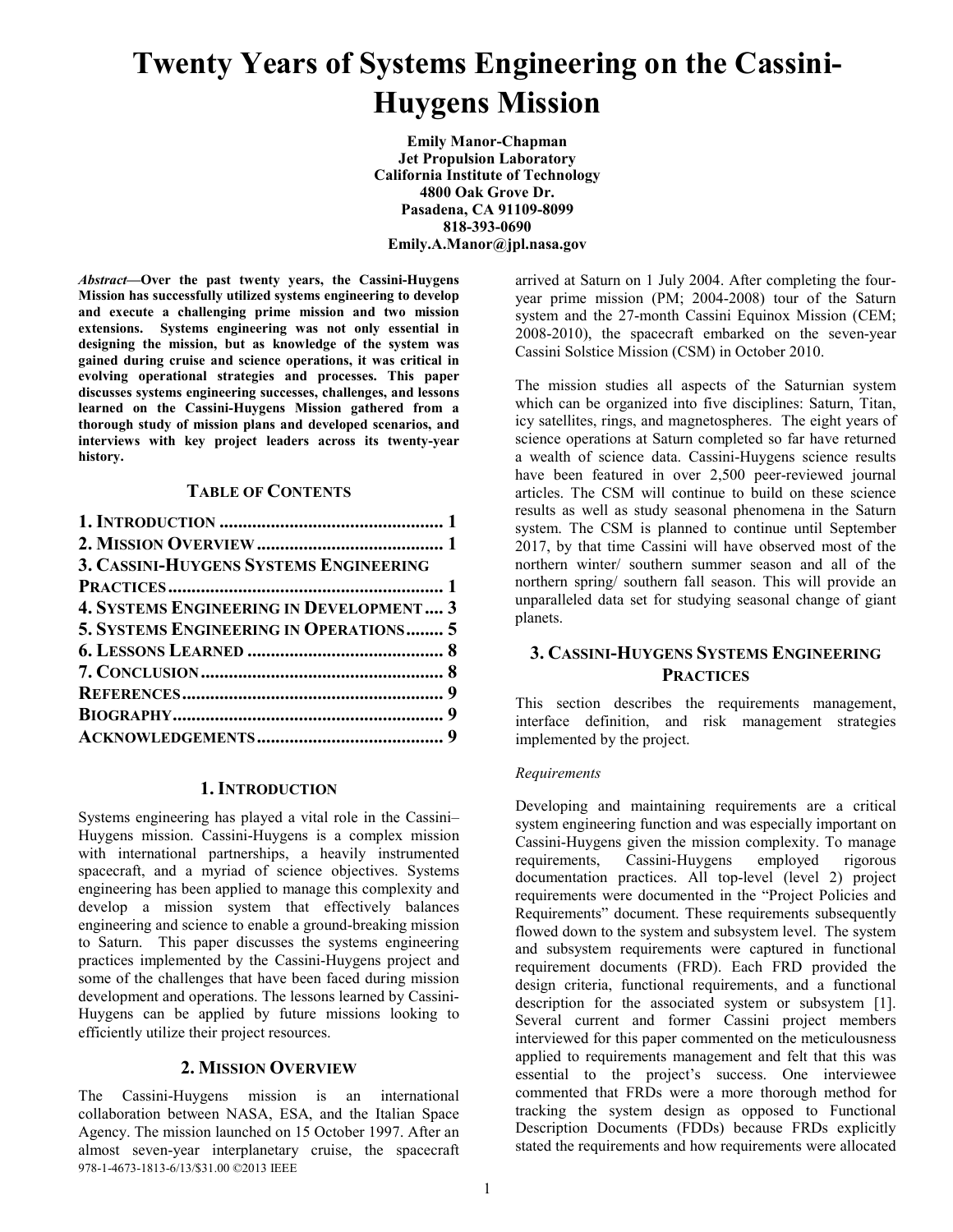throughout the system. FDDs are not as explicit and it is left to the engineer to interpret requirements from the design description. This can lead to misinterpretations and failure to design a system that meets mission objectives.

The project assembled all FRDs into the "Cassini Orbiter Functional Requirements Book". The book consisted of two volumes: system functional requirements (level 3) in volume 1 and subsystem functional requirements (level 4) in volume 2. Cassini also used a database, called Tracer, to trace requirements which marked the first time this method had been used by a JPL mission. Changes to requirements and the spacecraft design were closely tracked and all changes had to be approved by the Program Change Control Board (PCCB). All changes were described in an Engineering Change Request (ECR); the ECR also identified all teams and subsystems impacted by the proposed change. The proposed change was brought before the PCCB where all impacted teams had to give their approval or disapproval and project managers would give the final determination. After requirement changes were approved, Tracer and the affected documentation would be updated. The revised documents were distributed to project personnel to ensure the project was working to the current requirement set.

## *Interfaces*

The project also strove to understand mission and project interfaces. For design interfaces, top-level Interface Requirement Documents (IRD) were used to capture interfaces, such as the one between the Cassini orbiter and the Huygens probe. The interface requirements were then flowed to lower level documents. However, even though the project took steps to document interfaces, a design error still arose between the Cassini orbiter and the Huygens probe (this will be discussed in subsequent sections of the paper). This demonstrates that communication between groups is also important since documentation may not completely capture all aspects of an interface.

Important interfaces also occur between project teams during operations. To that end, Operational Interface Agreements (OIA) were used to document interfaces between project teams and, in some cases, the product deliverables and receivables that were required for the interface to function successfully. For example, an OIA was written to define how reference trajectory changes would be delivered and incorporated into the mission plan and science planning process. OIAs have continued to be used throughout the mission to capture important processes and interactions that occur across teams.

#### *Communications*

Rigorous documentation of requirements and interfaces does not eliminate the need for effective communication. Communication across all system levels and interfaces is essential to mission success. Communications on Cassini-Huygens were sometimes challenging given that the mission is an international collaboration involving three space agencies, seventeen countries, and hundreds of scientists and engineers worldwide. For example, one interviewee noted that the Cassini and Huygens collaboration had a "meet at the interface" attitude. Better communication and increased insight into each other's programs could have avoided some of the issues the project experienced with the Cassini/Huygens interface.

Systems engineers on Cassini-Huygens had to be able to bring people together, work as a team, and build consensus. By bringing team members together and collaborating at the system level many conflicts between teams and many technical problems faced by the project were resolved. These system-level meetings occurred across all disciplines (spacecraft, mission, science) during development and continued into operations. For example, in development, the spacecraft systems design team held weekly meetings to discuss issues and changes in the spacecraft design that had system-wide impacts. The meetings were strictly a forum for discussion between subsystem and instrument engineers and, by holding them weekly, gave a sense of continuity in the spacecraft design. In operations, mission planning forums are held to discuss system-wide topics impacting both science and engineering. Meeting topics include operations process changes, long-range planning, and system-level trade studies. The forums are attended by a wide swath of the team, such as spacecraft engineers, science planners, instrument team representatives, and project management.

Collaborative meetings, such as those described above, cut through all levels of the project organizational chart, allowing any engineer to voice concerns or ideas. By leveraging expertise from across the project, issues can be identified that may have otherwise been overlooked if the meetings were restricted to only project managers and leaders. This approach has greatly benefitted Cassini-Huygens throughout development and operations by giving team members a conduit through which they could voice their opinions. Other organizations have also recognized the benefit of encouraging input from all project levels. The importance of giving engineering experts at all project levels an opportunity to voice their ideas and concerns was highlighted in the report of the Columbia Accident Investigation Board [2]. JPL has recently established an Engineering Technical Authority path which gives engineers an avenue, independent from project and line management, through which they can voice concerns that they feel are not being adequately addressed elsewhere.

## *Risk*

The Cassini-Huygens project was also rigorous in their application of risk management. Throughout the mission life cycle the project has endeavored to track and manage risk although the intensity of this effort has varied with more resources expended during development and for critical events than during current operations. Risk management is a team effort and all members of the Cassini-Huygens flight team are expected to participate in identifying, assessing, and mitigating risk.

In development, many different strategies were implemented to mitigate risk. The spacecraft design featured redundancy or cross-strapping in many subsystems. A risk list was created and maintained to track risk items and their mitigation strategies. The substantial amount of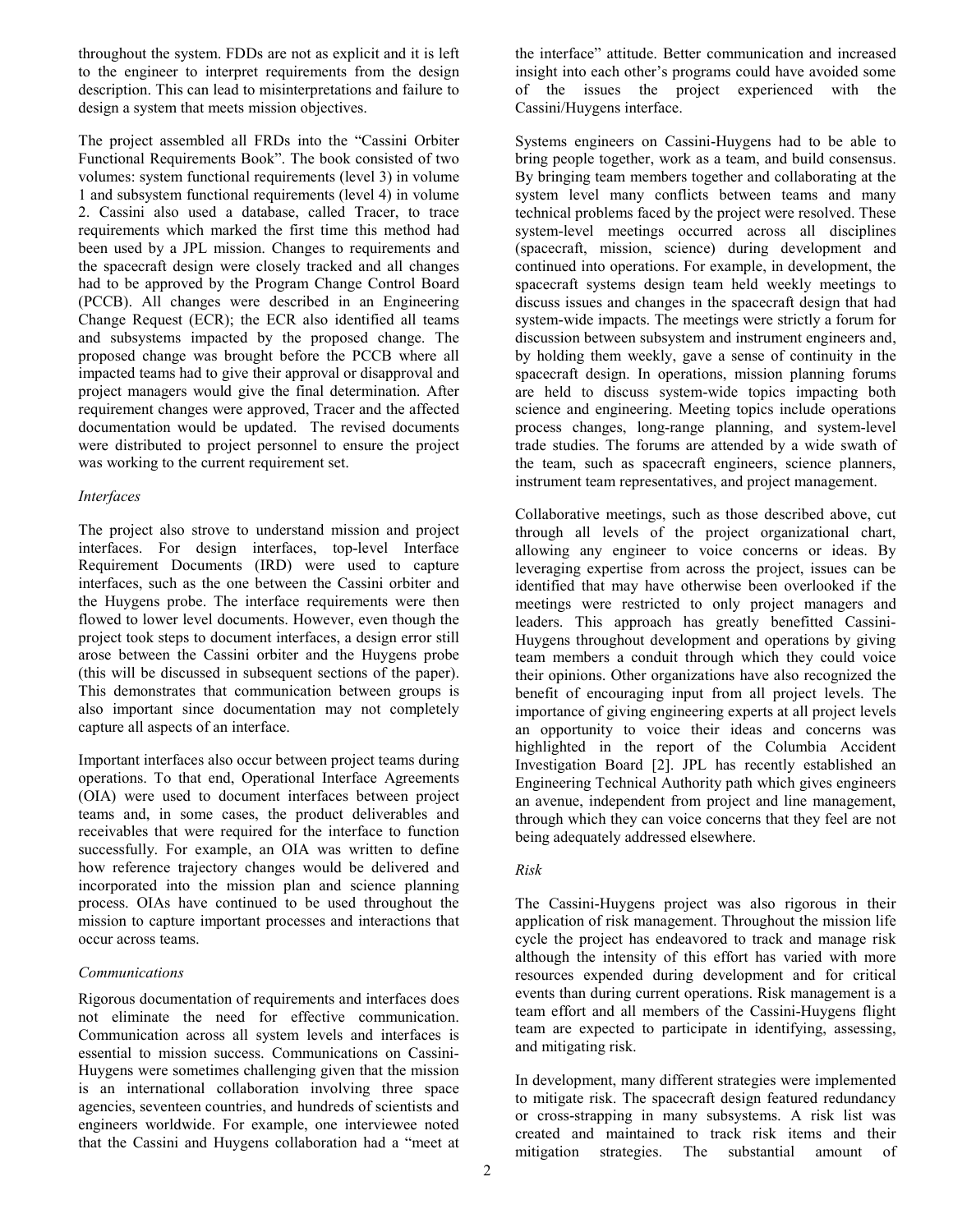documentation, such as that described above for requirements and interfaces, also served to manage risk. Extensive testing, review, and contingency planning were performed for mission critical events such as Saturn Orbit Insertion and the Huygens Probe Delivery. This intensive effort allowed the project to identify event-specific risks and develop response plans in case of anomalies.

In operations, risk management is still an important function though it is not pursued as aggressively as it was earlier in the mission. Contingency planning is no longer performed given resource constraints and the lack of high-criticality events in the current mission phase. However, mechanisms put in place early in the mission to mitigate risk are still used today. The risk list is still maintained and periodically reviewed. Procedural checklists and reviews are required of all teams when building command sequences and important spacecraft events such as flight software updates are carefully tested in system testbeds before on-board execution.

# <span id="page-2-0"></span>**4. SYSTEMS ENGINEERING IN DEVELOPMENT**

The project faced many issues with system-wide impacts in developing the mission. The complex spacecraft design and the numerous interfaces between the subsystems and instruments presented challenges. This section will discuss several system engineering related problems that the Cassini-Huygens project encountered during development.

#### *Cassini-Huygens Spacecraft Redesign*

Cassini-Huygens is one of the most complex robotic explorers ever sent into space. The spacecraft went through several redesigns throughout the mission design cycle. A major redesign occurred in 1992 and the dramatic changes made in this iteration had a significant impact on future operations.

The original concept for Cassini was a three-axis stabilized spacecraft with a turntable for magnetosphere and plasma instruments, a remote sensing scan platform, and a steerable antenna for communications with the Huygens Probe [\(Figure](#page-2-1)  [1\)](#page-2-1). NASA budget limitations in 1992 required a redesign of the spacecraft to reduce costs. Many of the implemented cost-saving measures reduced spacecraft capabilities [3]. The two most significant changes in the 1992 redesign were the removal of the scan platform and turntable. The scan platform and turntable would have allowed the high-gain antenna, remote sensing instruments, and magnetosphere and plasma instruments to point independently of each other. This marked the first time an outer-planets spacecraft was designed without a scan platform. The steerable antenna for communications with the Huygens probe was removed in a subsequent design iteration. The removal of these items reduced the number of articulable elements on the spacecraft and reduced spacecraft mass resulting in cost savings [3].



## <span id="page-2-1"></span>**Figure 1. Cassini Spacecraft Design with Scan Platform and Turntable**

In the final spacecraft design, the spacecraft stands 6.8 m high with a maximum diameter of 4 m and is three-axis stabilized [\(Figure 2\)](#page-2-2). It is powered by three radioisotope thermoelectric generators. Telecommunications is provided by the 4 m high gain antenna, which is also used for radiometric navigation data, radio science, and RADAR science. Other engineering subsystems include the command and data system, the attitude control system, and the propulsion system. The propulsion system consists of monopropellant reaction control thrusters and bipropellant main engines. The main engines are used for large propulsive maneuvers. The reaction control thrusters are used for small propulsive maneuvers and attitude control. The attitude control system includes reaction wheels that are also used to provide attitude control.



**Figure 2. The Cassini Spacecraft**

<span id="page-2-2"></span>The Cassini orbiter carried the Huygens probe [\(Figure 3,](#page-3-0) [4]) which was jettisoned from the orbiter in December 2004 and descended to the surface of Titan in January 2005. This was the first landing of a probe on a body in the outer Solar System. The probe carried six instruments, batteries for power, a command and data subsystem, and a data relay subsystem. During atmospheric entry the probe was protected by a descent module that consisted of a heat shield and an aft cover. After these components were jettisoned,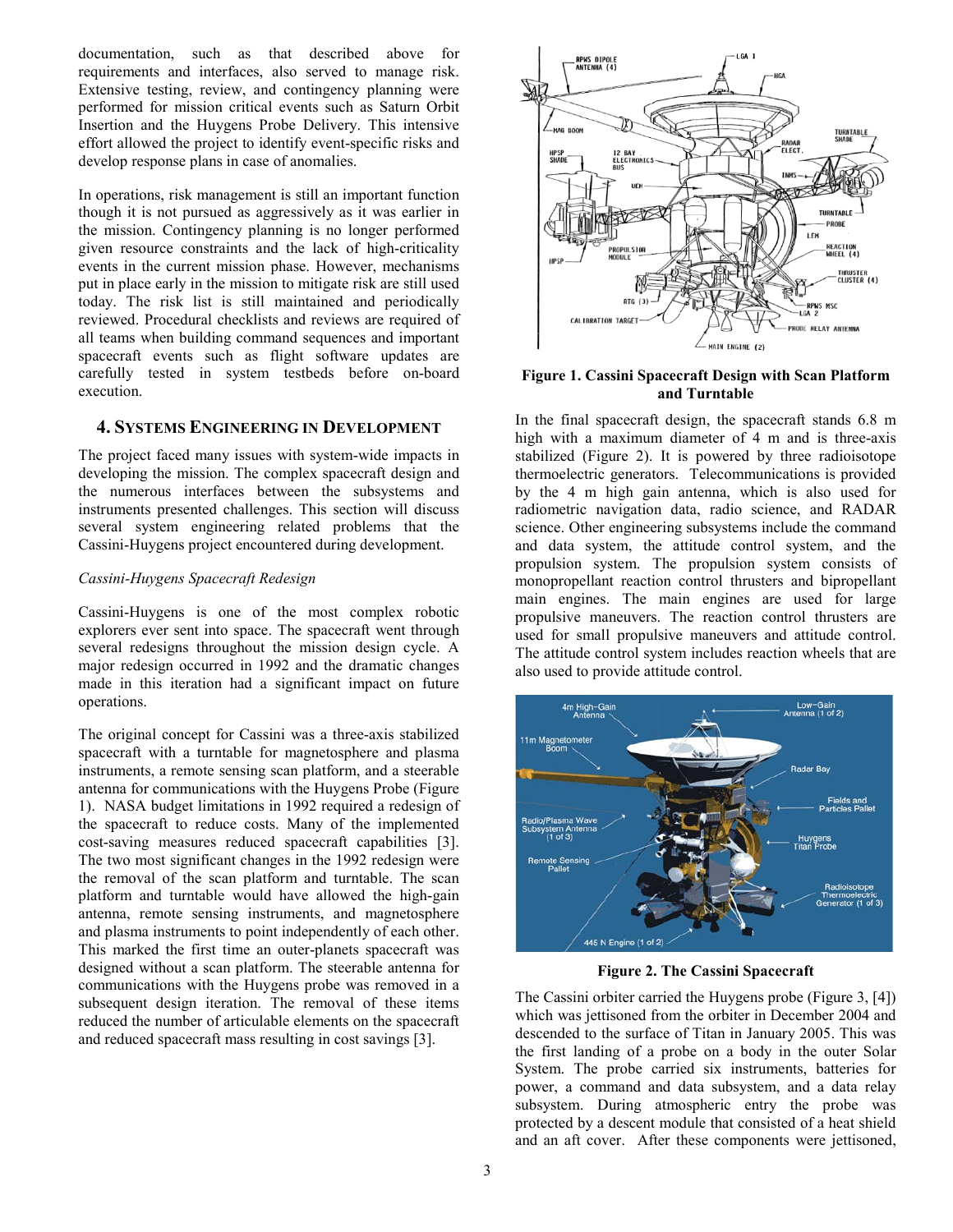parachutes were used for the remainder of the descent. The instruments measured aerosol and cloud properties, winds, atmospheric composition and conditions, and surface properties and also conducted descent imaging.



**Figure 3. The Huygens Probe**

<span id="page-3-0"></span>The Cassini orbiter also carries 12 instruments that can be grouped into three categories: optical remote sensing (ORS), magnetosphere and plasma science (MAPS), and microwave remote sensing. All instruments are fixed to the spacecraft body. MAPS and ORS instruments are fixed to different sides of the spacecraft such that the instruments' pointing requirements are largely incompatible. The ORS instruments are co-aligned so they can often collect data simultaneously.

The removal of the turn table and scan platform resulted in complex science operations because instrument pointing was no longer separate from spacecraft pointing [5]. Without the scan platform, ORS and MAPS instruments cannot point independently of each other. Also, the removal of the turn table meant MAPS instruments could no longer rotate independently of the spacecraft; instead the entire spacecraft must roll. The loss of instrument pointing independence between instruments resulted in intense negotiations in order to allocate observing time and pointing control to the instruments. It also drove the need for advanced planning to allow time for trade studies and spacecraft resource negotiations, a larger operations workforce, and increased budgets.

While the elimination of the scan platform and turntable introduced many complexities into operations, current and former Cassini project members interviewed for this paper stated that it was thought that the removal of the turntable and scan platform in 1992 was essential for reducing costs and ensuring survival of the project. However, it was also noted that more forethought should have been given to the impact of the redesign on science operations. Development of the science planning process to be used in operations was delayed until after launch. Early studies conducted during mission development foreshadowed some of the complexities that would be faced in operations, but detailed work was not performed until many years later. If system operability and the impact of the spacecraft redesign had been considered earlier in the project lifecycle, it may have influenced design choices, the decision to delay operations planning, or the resources allocated to the operations planning effort.

## *Cassini Resource Exchange*

After facing budget constraints in 1992, project management knew they needed to limit cost growth to ensure continued funding for the mission. Typically, for science payload development, a Science Instrument Manager is responsible for holding reserves (mass, power, data rate, funding) at the payload system level and allocating them if an instrument runs into development issues. This approach can lead to exhaustion of reserves and descoping of instruments if problems are encountered after all reserves have been allocated [6]. Instead of following the traditional systemlevel reserve management approach, Cassini decided to allocate all reserves to the instrument teams and make the instrument leads responsible for trading resources among themselves if they ran into development issues. The marketbased system was referred to as the Cassini Resource Exchange. The resource exchange operated from 1993 – 1995 and resulted in the successful delivery of all orbiter instruments with little resource growth. Overall science payload cost growth was less than one percent and payload mass decreased by 7% [7].

While managing margins and reserves at the system level is a sound systems engineering practice and is generally the preferred management method, in this case allocating the reserves to the instrument level proved to be a successful strategy. This strategy required instrument teams to work together and consider trades across the entire science payload as opposed to focusing solely on their instrument. The strategy proved to be a more resource-effective method than the traditional approach of management allocating reserves on a per-problem basis.

## *Software Development*

The majority of ground system software development was delayed until after launch due to budget considerations. However, development budgets were also constrained and many tool capabilities were not available once operations intensified. This resulted in a mix of tools: those that were developed formally with systems engineering practices and ad-hoc tools that were developed outside the formal process. The ad-hoc tools lacked formal validation which led to inconsistent results among tools, maintenance was more difficult, and lack of support documentation made training difficult [5].

Many of the tools developed for operations lacked coordination with other tools. This lack of coordination led to engineers needing to execute multiple tools to complete a single process or procedure. By running each tool in a standalone fashion, errors may not be revealed until several steps into the procedure which then requires the procedure to be restarted once the error is corrected. Each tool also pulls from its own set of support files even though many tools require the same support files. Thus, effort must be expended to ensure that each tool is using the same, up-todate information. Tools should be architected together as a suite whenever possible. This allows for commonality between tools that can reduce software maintenance. For example, a common database of information from which tools can access support files would reduce the need to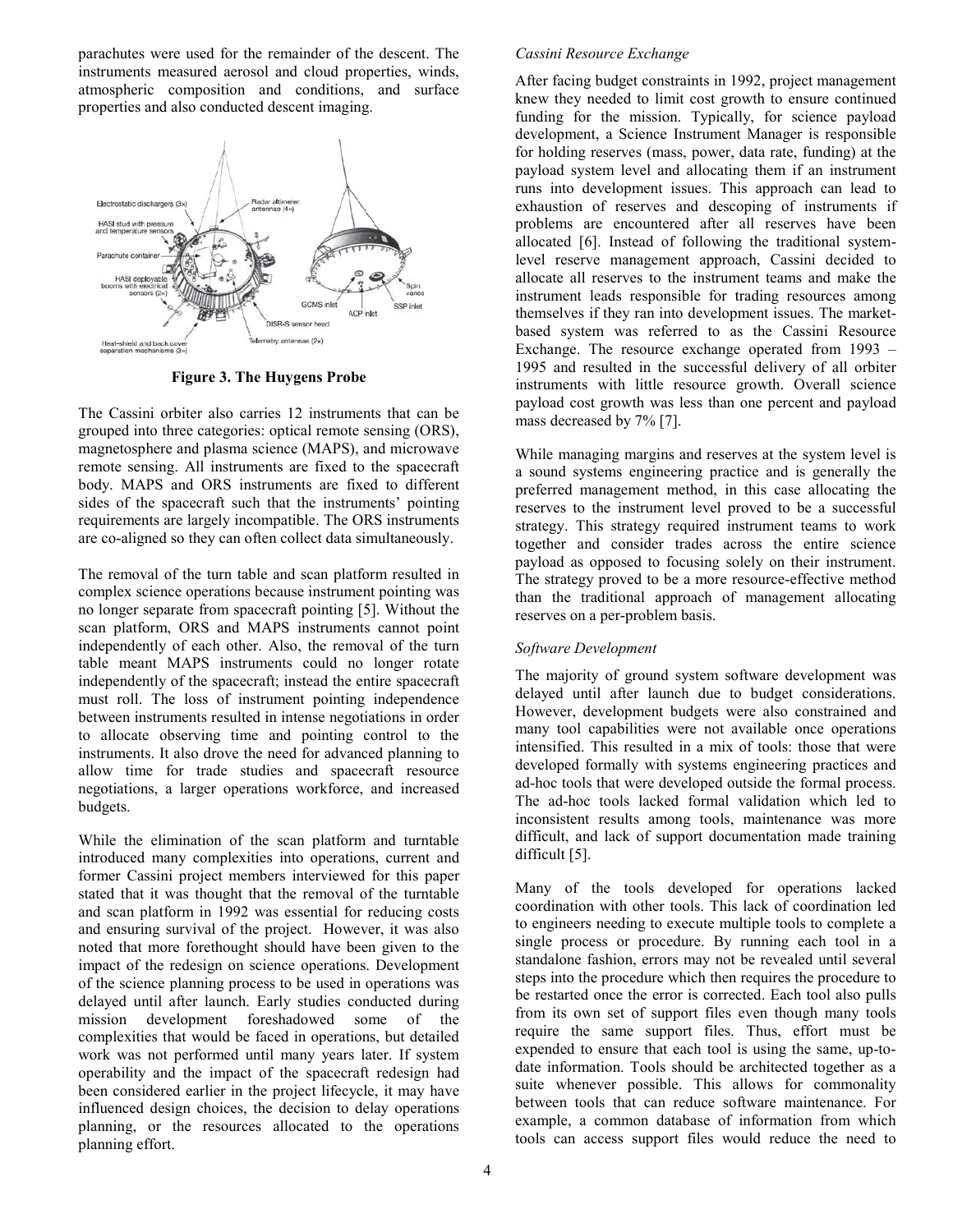maintain multiple databases. Integration between tools could also simplify the user experience, by requiring only one command to execute a suite of tools or each tool using the same input/output format which reduces the need to reformat inputs for each specific tool. However, architecting a suite of tools can sometimes be more difficult than developing a single tool due the increased requirements and functions the suite must satisfy. Thus, appropriate resources must be allocated to software development to ensure that a tool suite is developed that meets the project's needs and that can be delivered on-time.

While ground software development on Cassini-Huygens has not been smooth, there have been successes. One example of a successful, formally developed, system-wide tool is the Pointing Design Tool (PDT). This tool is accessible to science planners and instrument teams and allowed the responsibility for the design of science observations and spacecraft turns to be distributed across teams. PDT also allows the user to visualize the activity and performs some flight rule checks, such as checking for sunpointing violations.

Cassini-Huygens has continued to improve ground software throughout operations and has integrated some tools together resulting in the simplification of some operations processes. However, if adequate resources had been available from the beginning of software development, many of the growing pains experienced during development may have been avoided.

## <span id="page-4-0"></span>**5. SYSTEMS ENGINEERING IN OPERATIONS**

Even in operations, Cassini-Huygens has continued to apply systems engineering to solve technical problems and to refine operations processes. The operations phase has not been without surprises and the issues revealed have forced Cassini-Huygens to implement new operations processes and change mission plans to overcome them. Also, as the project has gained knowledge of the spacecraft system and the Saturn system, processes have been refined to better utilize the spacecraft and enhance science return. The issues faced during operations show that the systems engineering effort is continuous throughout all mission phases. Projects must be able to continuously adapt to changing spacecraft capabilities and mission profiles.

#### *Reaction Wheel Management*

Cassini uses Reaction Wheel Assemblies (RWA) for attitude control and spacecraft slews. In a given week, RWA control is used about 99% of the time and the other 1% of the time is controlled by the reaction control thrusters [8]. While operating the RWAs during the outer solar system cruise phase, it became apparent that the RWAs would need to be closely managed to maintain their health and increase the likelihood of their continued operation. The RWAs had started to show signs of degradation, particularly at low wheel speeds. The project determined that the RWAs needed to be operated such that the low wheel speeds could be avoided as much as possible. The Reaction Wheel Assembly Bias Optimization Tool (RBOT) and process was developed to manage reaction wheel momentum, speeds, and zero rpm

crossings. The RBOT process was first initiated in 2002 and has continued to evolve throughout operations.

Since the establishment of RBOT there has been an ongoing trade between RWA health and science return. For most of PM, the focus was on maximizing science data collection not on limiting science for RWA health [8]. While RWA health was closely monitored, science took precedence and effort was made to optimize science return as much as possible. However, as PM progressed concern rose over the amount of time the RWAs were spending in low-RPM regions. To counteract this problem, the Attitude and Articulation Control Subsystem team (AACS) implemented more RWA biases (biases are used to set wheel speeds) but this strategy eventually became a concern because of the amount of hydrazine consumed by the biases. The project decided to take several steps to better manage the wheels including placing constraints on science data collection.

Current operations strive to better balance RWA health versus science data collection. AACS and the Science Planning team collaboratively developed a set of guidelines and constraints for science teams to follow when assembling science plans [8]. These rules minimize RBOT problems but may impact science return by requiring teams to use lessthan-optimal pointing designs for their observations or to make more trades for observing time between instruments. At the beginning of each RBOT process, AACS is briefed on the science observations they will be analyzing along with identification of the highest science priorities. This informs the AACS teams as to which observations should be preserved above all others and which observations can be modified or removed to correct RBOT problems. The most common solutions to RBOT problems are small modifications in science observation pointing designs or removal of spacecraft rolls during downlinks (these rolls are used for MAPS data collection). While these changes impact science return, the majority of requested science observations are implemented as designed and overall science return has not been greatly diminished.

Due to changes in RWA performance, the project has had to rethink how to manage RWA health and how to continue to maximize science return. The RBOT process has been essential in managing RWA health and prolonging their operational lifetime. While science data collection may be less optimal than early in the mission, the science return continues to be extensive, covering all aspects of the Saturnian system. Also, taking steps now to extend RWA lifetime will enable the project to reach their objective of observing the Saturn solstice in 2017 which will yield a unique data set for the Cassini-Huygens mission.

#### *Huygens Probe Receiver Anomaly*

One of the biggest challenges faced in operations was the Huygens probe receiver anomaly. In February 2000, in-flight tests revealed an anomaly in the Huygens receiver onboard the Cassini orbiter. The receiver was unable to accommodate the Doppler shift in the relay signal that would occur during the probe mission. This design flaw would have caused the loss of a large fraction of the Huygens data and the mission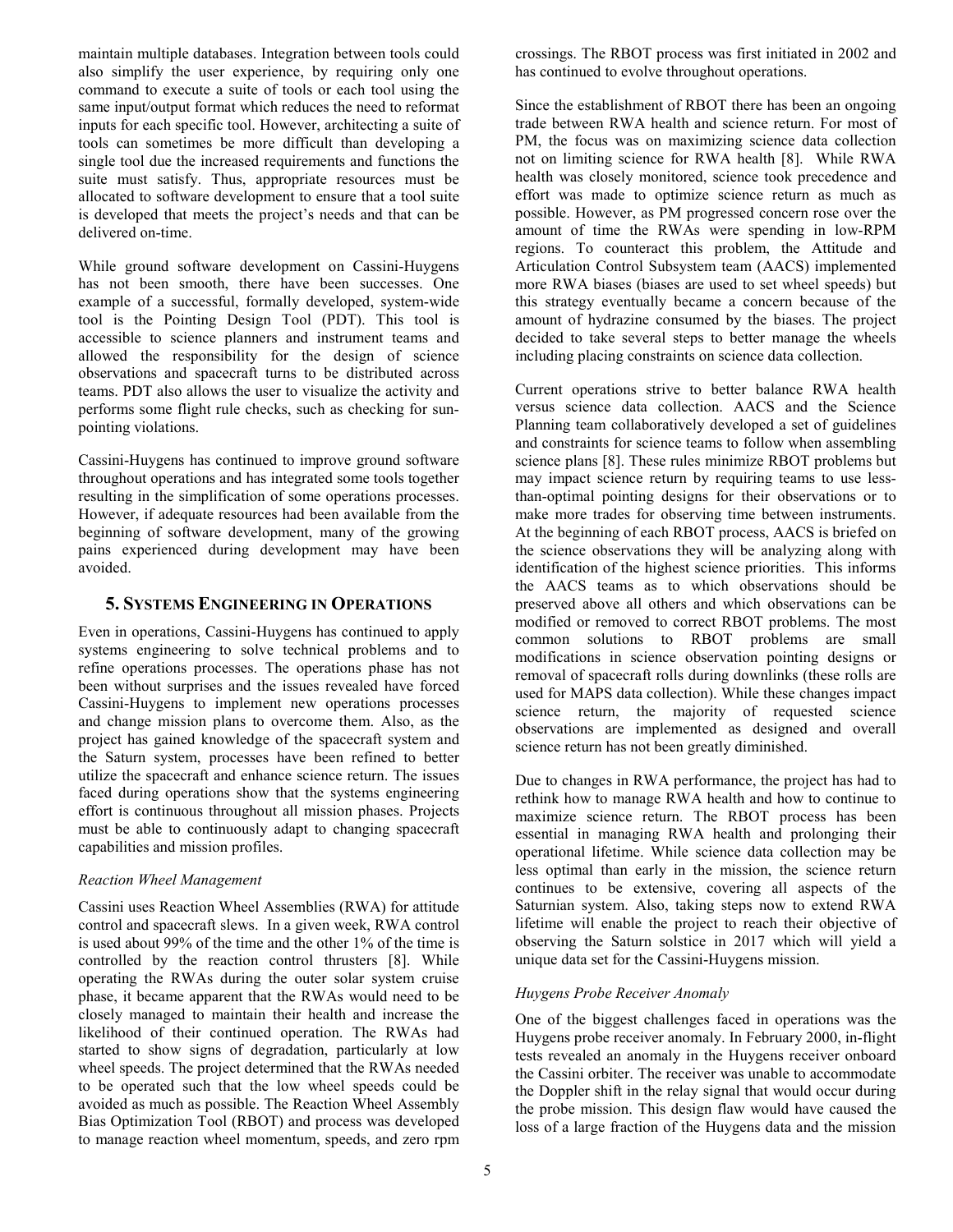would not have achieved one of its primary science objectives.

The Huygens probe receiver anomaly demonstrates the importance of understanding system interfaces, communication, and validation and verification. A number of design reviews of the communications link between the orbiter and probe were held, but the design flaw was never caught. Also, the design specifications of the receiver were never fully communicated to NASA because the radio manufacturer wanted to maintain confidentially of their design [9]. Finally, a full-up, ground test of the radio link between the orbiter and probe was never conducted. If it had been conducted, the error would have been relatively easy to fix on the ground. Also, the project was not planning to conducted end-to-end tests in-flight either. However, the efforts of an ESA engineer reversed this decision. The anomaly illustrates the vital importance of testing in realistic conditions, because without the tests the probe mission would have been a virtual failure.

Once the problem was detected, the project, ESA, and NASA realized that a fully collaborative effort was needed to recover the Huygens probe mission. The Huygens Recovery Task Force (HRTF), a joint NASA/ESA team, was convened in 2001 to analyze the anomaly and propose corrective actions. The task force recommended redesigning Cassini's trajectory to reduce the Doppler shift on the probe signal [10]. Unfortunately, a software fix to the probe support avionics was not possible due to the firmware used in the receiver. Since the redesign represented a significant change to the mission plan, the project instituted the Huygens Implementation Team (HIT), another joint-agency team. The purpose of HIT was to ensure a coordinated implementation of the Huygens mission. HIT performed systems engineering and mission analysis tasks for the redesigned mission [10].

For the mission redesign, Cassini's trajectory was changed such that the orbiter flew by Titan at a higher altitude than originally planned [\(Figure 4,](#page-5-0) [11]). A higher flyby altitude would reduce the Doppler shift on the probe signal. The HRTF investigated inserting a higher Titan flyby at the beginning, middle, and end of the PM. The option to redesign the beginning of the PM tour was chosen because it had the smallest impact on the orbiter science to be collected during PM [12]. The first 6.5 months of the PM trajectory were revised. An additional Titan flyby was added such that the originally designed first three Titan flybys (T1, T2, and T3) became four Titan flybys (Ta, Tb, Tc, and T3). The redesigned portion of the trajectory reconnected with the original design at T3 minimizing the impact to science in the remainder of the prime mission. In the new design, the probe mission took place at Tc on 14 January 2005.

#### *Environmental Hazards*

Cassini-Huygens faced risk from the uncertain environments that the spacecraft would face at Saturn. To mitigate this risk, the project endeavored to develop models to assess the risk and develop mitigation methods. An example of such an effort is the study of dust present in the Saturn system and the risk it poses to the spacecraft. Extensive analysis and trade studies have been performed to assess the risk to the spacecraft and how to balance this risk with science return.



<span id="page-5-0"></span>**Figure 4. Comparison of Orbiter Trajectories during the Huygens Probe Mission**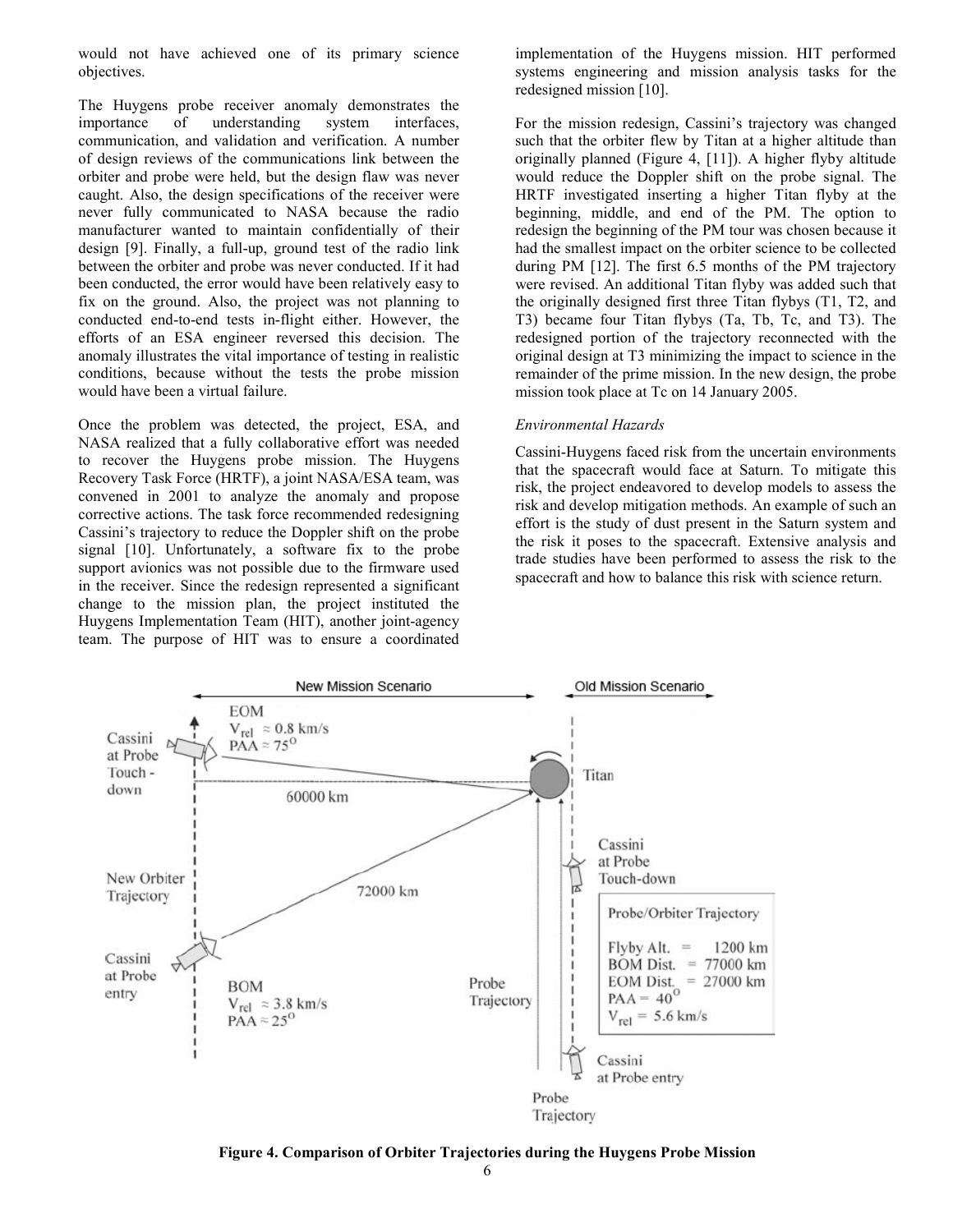Saturn has the most extensive ring system of any of the outer planets. While the main rings pose a significant threat and cannot be traversed by the spacecraft, areas outside the main ring may be traversable but the dusty material in these regions needed to be quantified in order to determine safe crossing regions. Early ring models were developed using Pioneer, Voyager, and ground-based data. The models have been regularly updated using Cassini's in-situ measurements of the rings collected by a variety of the science instruments [13]. The dust hazard analysis also included a study of the spacecraft to identify vulnerable external surfaces and components. The analysis concluded that the high gain antenna (HGA) could protect vulnerable surfaces against dust hazards. However, using the HGA to shield the spacecraft limited science observations because the instruments cannot be pointed optimally. Thus, for less severe dust hazards, the project elected to use the main engine cover to protect the engine nozzles (the most vulnerable spacecraft component) and allow scienceoptimized pointing.

Through the development of ring models and analysis of the vulnerable spacecraft areas, the project developed a plan that would protect the spacecraft but also allow the spacecraft to fly more aggressive Saturn tour trajectories and enhance the science return of the mission. One of Cassini's prime science objectives was to characterize Saturn's dust environment and this would not have been achieved if Cassini had elected to avoid all regions which may have posed even a small hazard to the spacecraft [13].

## *Downlink Strategy and Data Management*

The data management and downlink strategies used by Cassini to return science data have also evolved over the lifetime of the mission. Early operations concepts strove to simplify data management and return. However, trade studies and operational experience proved that by accepting more complex data management practices the science return of the mission could be improved. Thus, the changes implemented to the data management and downlink strategies have enhanced the amount of science data that has been returned during the mission.

*Downlink Strategy*—Data collected by Cassini is returned using downlinks over the Deep Space Network (DSN). The amount of data that can be returned over a downlink depends on the duration of the downlink and the available data rates. Data rates are affected by the type of ground antenna used for a downlink and the motion of the Earth and Saturn around the Sun. Even over the 9-hour downlinks typically used by Cassini, the data rates can vary significantly due to the position of Cassini in the sky as viewed from a DSN antenna.

In order to maximize data return, data rates should be chosen wisely to take full advantage of the downlink. Early operations plans called for two data rates to be used per pass. Implementing two data rates per pass was a simpler strategy than using more than two data rates. However, studies conducted post-launch showed that increasing the number of data rates that were used during a downlink would improve science return and ensure satisfaction of project requirements. Using more data rates per downlink improves science return because the data rate steps up more quickly as opposed to using a low data rate for a longer time before switching to a higher data rate. As mentioned above, selecting and optimizing the best data rates for each individual pass is a time-consuming task. The more complex planning was mitigated by development of a software tool to automate the selection of data rates for a downlink. The tool uses the viewperiod of a DSN antenna and the available data rates to pick the set of data rates that will maximize science return. By accepting more complexity in the downlink strategy the project was able to increase science return. As of October 2012, Cassini has returned approximately 3,500 Gb of data.

*Data Management—*Data is stored on-board the spacecraft on two solid state recorders (SSRs). The original operations plan called for all data, science and engineering, to be stored in a single partition on the SSRs. This meant all data would be interleaved together. Also, the amount of data collected in a day could not exceed the day's downlink capacity so that the SSRs would be emptied every day. No data, except for critical Saturn Orbit Insertion, probe relay, and optical navigation data, were given priority. As operational strategies were developed and matured, the project realized that requiring the SSRs to be emptied every day was not realistic, some science data should be prioritized, and that not all engineering data needed to be played back daily. Thus the project accepted a more complex data management strategy in order to increase science return.

Currently, Cassini uses two partitions which are identical on each SSR: a science data partition and an engineering data partition. The science data partition, which includes some high-priority engineering data, is played back over every downlink. The engineering partition is usually only played back in the event of an anomaly or an unusual mission event where engineering telemetry is of special interest. The realtime health and safety data received during downlinks is sufficient to confirm the spacecraft is performing nominally. However, in the event of an anomaly, the data on the engineering partition provides information essential to diagnosing the problem. The project also allows data carryover between downlinks. This means that the SSRs do not have to be emptied every day, but the amount of data collected can never exceed the capacity of the SSRs. Thus, data collection must be carefully managed to ensure the SSR is not overfilled and science data is not over written. Besides overall data management strategies, each instrument is also allocated a specific amount of data for each observation period. If an instrument exceeds their allocation, the command and data subsystem "data polices" them which means the instrument is restricted from sending additional data to the SSRs. This eliminates the possibility of an instrument overwriting another team's data because they exceeded their allocation.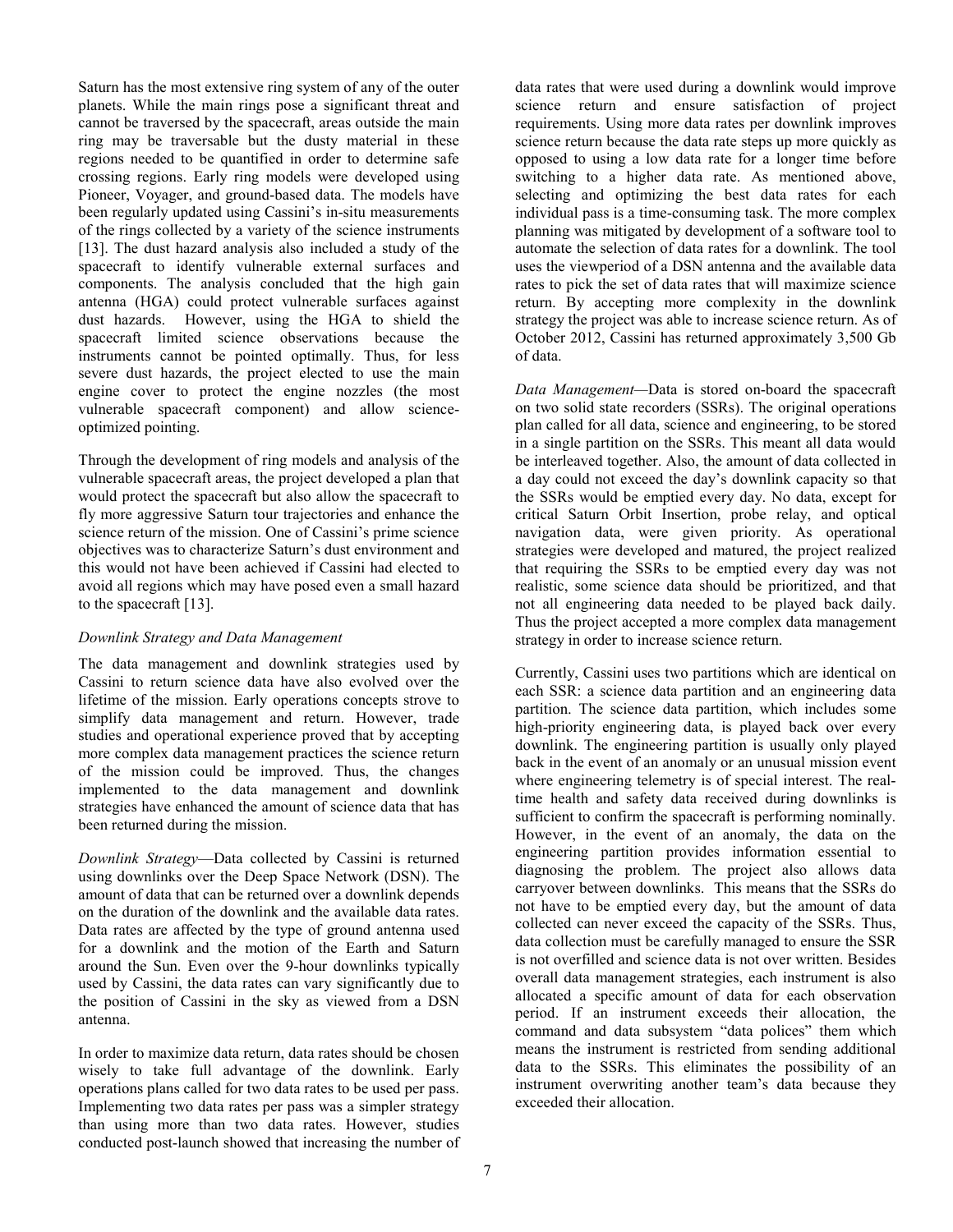The changes to data management have enhanced the mission's science return. By allowing carryover, unique science data can be collected that otherwise may have been lost due to daily downlink limitations. Only playing engineering data back when needed, allows for more science data to be collected as well. Since downlink capacity is not being used for engineering data, science data is played back faster which empties the SSR partition faster allowing for more science data to be collected.

# **6. LESSONS LEARNED**

<span id="page-7-0"></span>Understanding how systems engineering was applied on Cassini-Huygens and how the challenges described in this paper were overcome should be of interest to future space missions. These missions should consider the following advice when developing their systems.

• *Fully characterize systems interfaces.*

Missions should fully characterize system interfaces through a combination of documentation, communication, and testing. All three are necessary because any one may not detect misunderstandings or design errors. This is evident in the Huygens probe receiver anomaly. The design flaw was never noted during design reviews and a full-up test was never conducted on the ground. While the characterization effort does consume resources, missions must trade the risk of not fully investigating system interfaces with the cost to do so. Resources were cited as a reason for why a fullup test was not conducted on the Cassini/Huygens communication link [9]. As a result, an in-flight trajectory redesign was required as opposed to a pre-launch software fix. Thus, a characterization effort in development may reveal relatively easilycorrectable errors that could be unresolvable or expensive to correct in operations.

• *Consider system operability in development*.

The system design can have a substantial impact on operations. During development, missions should consider how they plan to operate their spacecraft and how changes to the spacecraft or ground system design will impact operations. For example, the removal of the scan platform from Cassini-Huygens introduced many complexities into operations. These complexities increased the workforce and budget required to conduct mission operations. Thus, by considering operability of the system during development, missions can make better informed design decisions and may avoid introducing complexities in operations that will require compensation with larger workforces and budgets.

• *Apply appropriate resources and practices to ground software development*.

Software is essential to the success of any space mission. Missions should ensure that adequate

resources are available for ground software development and that a formal development process is followed; by doing so they may avoid some of the issues encountered by Cassini-Huygens. Due to resource constraints, Cassini-Huygens failed to complete needed ground system tools in time for operations and this was compensated for by the development of ad-hoc tools. These tools were developed outside the formal process and as a result were inconsistent and difficult to maintain. Missions should also architect tools as a suite. By including commonalty among tools, missions can reduce the resources needed to maintain the tools and also simplify the user experience which in turn reduces the work-effort needed to complete processes that depend on the tools.

• *The systems engineering effort is ongoing throughout the mission life cycle.*

Missions must apply systems engineering practices throughout the mission lifecycle. Undoubtedly, the types of systems engineering issues that must be addressed will change throughout a mission, but they will never completely disappear. For example, systems will not always operate as anticipated and system-level analyses are usually required in order to balance mission objectives with the changed system capabilities. Cassini-Huygens had to adapt operations processes to accommodate management of reaction wheel use. If Cassini-Huygens had not adapted operations to accommodate the reaction wheels, the reactions wheels may have failed and the mission may not have achieved its current level of success. Also, operations experience can be used to better leverage system performance. Trades that were made in mission development can be revisited to enhance mission return. By continuing to apply systems engineering practices, mission can ensure that they are utilizing their system to the fullest extent possible and are achieving mission objectives.

• *Trade system complexity versus mission return.*

Missions must balance simplicity and complexity in order to optimize mission return. Cassini-Huygens endeavored to simplify many aspects of mission operations. However, over time, the project realized that accepting complexity in certain areas, such as data management, would enhance science data return. Thus, through system analyses and acceptance of complexity where appropriate, missions can enhance their return and ensure objectives are achieved.

# **7. CONCLUSION**

<span id="page-7-1"></span>Cassini-Huygens rigorously applied systems engineering during mission development. This structured approach was instrumental in the success of the mission. In operations, systems engineering has continued to play an important role